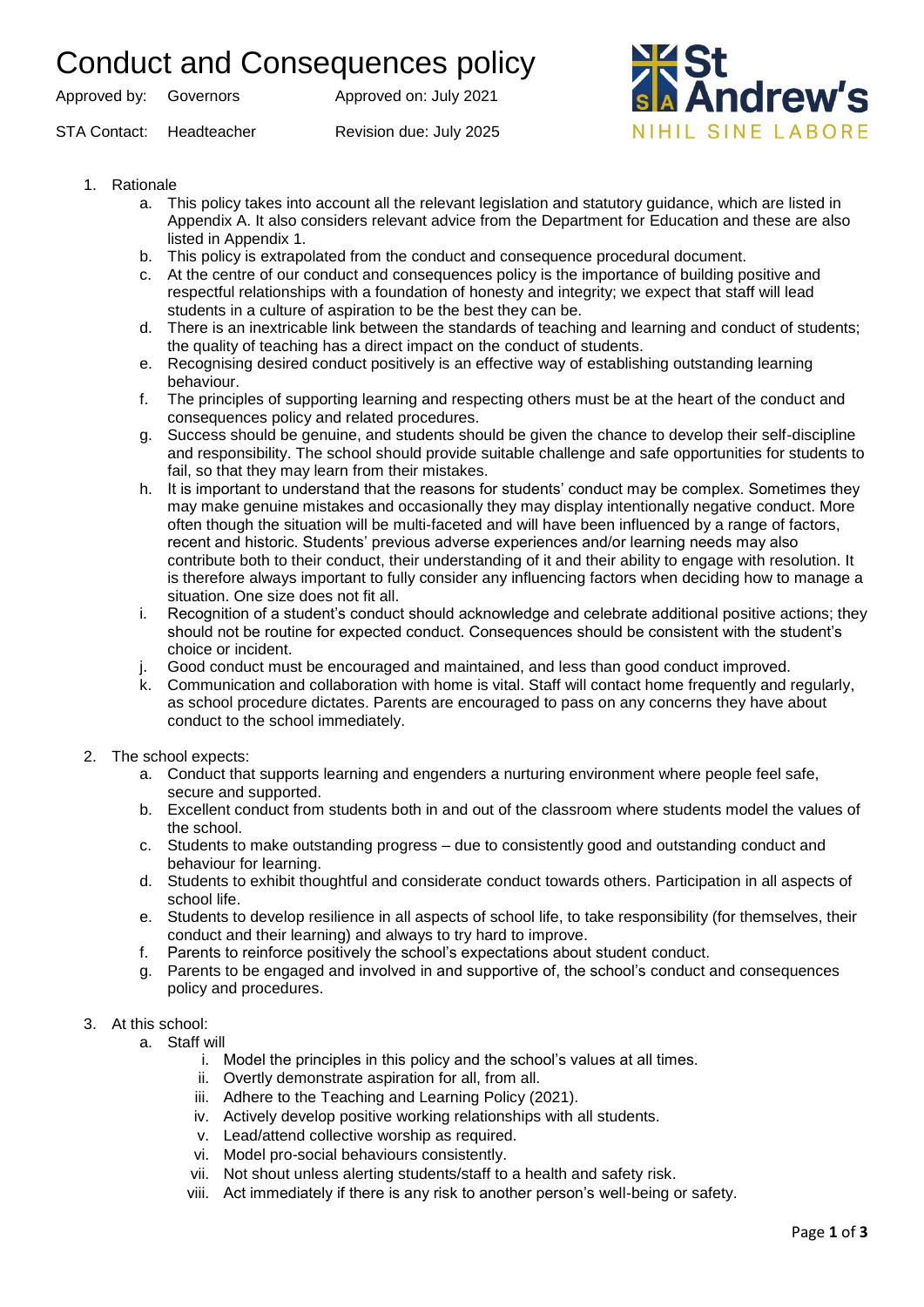### Conduct and Consequences policy

Approved by: Governors Approved on: July 2021

STA Contact: Headteacher Revision due: July 2025



- ix. Deal with positive and negative conduct consistently, appropriately and fairly according to students' needs.
- x. Provide students with a safe environment in which failure becomes a positive aspect of the learning process rather than negatively affecting a student's self-esteem or future growth.
- b. Students will
	- i. Follow the school rules:
		- 1. Do your best
		- 2. Be kind
	- ii. Attend STA regularly and on time, with all the equipment required for the day.
	- iii. Wear their full and correct school uniform, presenting themselves with pride.
	- iv. Value their own and others' learning time and work sensibly during lessons.
	- v. Show respect to all members of the community and their environment.
	- vi. Be responsible for their own conduct avoiding unsociable and anti-social behaviour.
	- vii. Reflect on their actions and the appropriateness of any resulting consequences.
	- viii. Be patient and compassionate, understanding that other's opinions may be different to their own.
	- ix. Represent STA positively within the wider community.
	- x. Engage in processes that will support them in avoiding repetition of negative conduct.
- c. Parents will
	- i. Be kept fully informed of any concerns and successes the school has about their child's conduct.
	- ii. Be aware of the school rules and expectations and to support the school in the implementation of this policy.
	- iii. Follow the Home/School agreement as appropriate.
	- iv. Foster good relationships with the school.
	- v. Encourage good attendance.
	- vi. Ensure homework is completed.
	- vii. Make students aware of appropriate conduct in all situations.
	- viii. Encourage independence and self-discipline.
	- ix. Show an interest in all that their child does in school.
	- x. Alert the school as soon as there are any concerns.

#### 4. Monitoring

- a. Teaching Staff:
	- i. Record issues, consequences and actions (where relevant) on the school system.
	- ii. Use relevant school systems to monitor.
	- iii. Contact parents/carers where appropriate.
	- iv. Maintain a register of contacts and actions taken.
	- v. Retain copies of relevant documents.
	- vi. Refer concern and success where relevant.
- b. Middle Leaders
	- i. As above Teaching Staff.
	- ii. Support students, parents/carers to encourage and maintain positive conduct for learning.
	- iii. Support staff members to encourage and maintain positive conduct for learning.
	- iv. Work with external agencies where appropriate.
- c. Senior Team:
	- i. As above Teaching Staff and Middle Leaders.
	- ii. SLT will oversee the use of the school's conduct policy and related procedures.
	- iii. Ensure training opportunities are in place.
	- iv. Report patterns and trends in behaviour for learning to the governors.